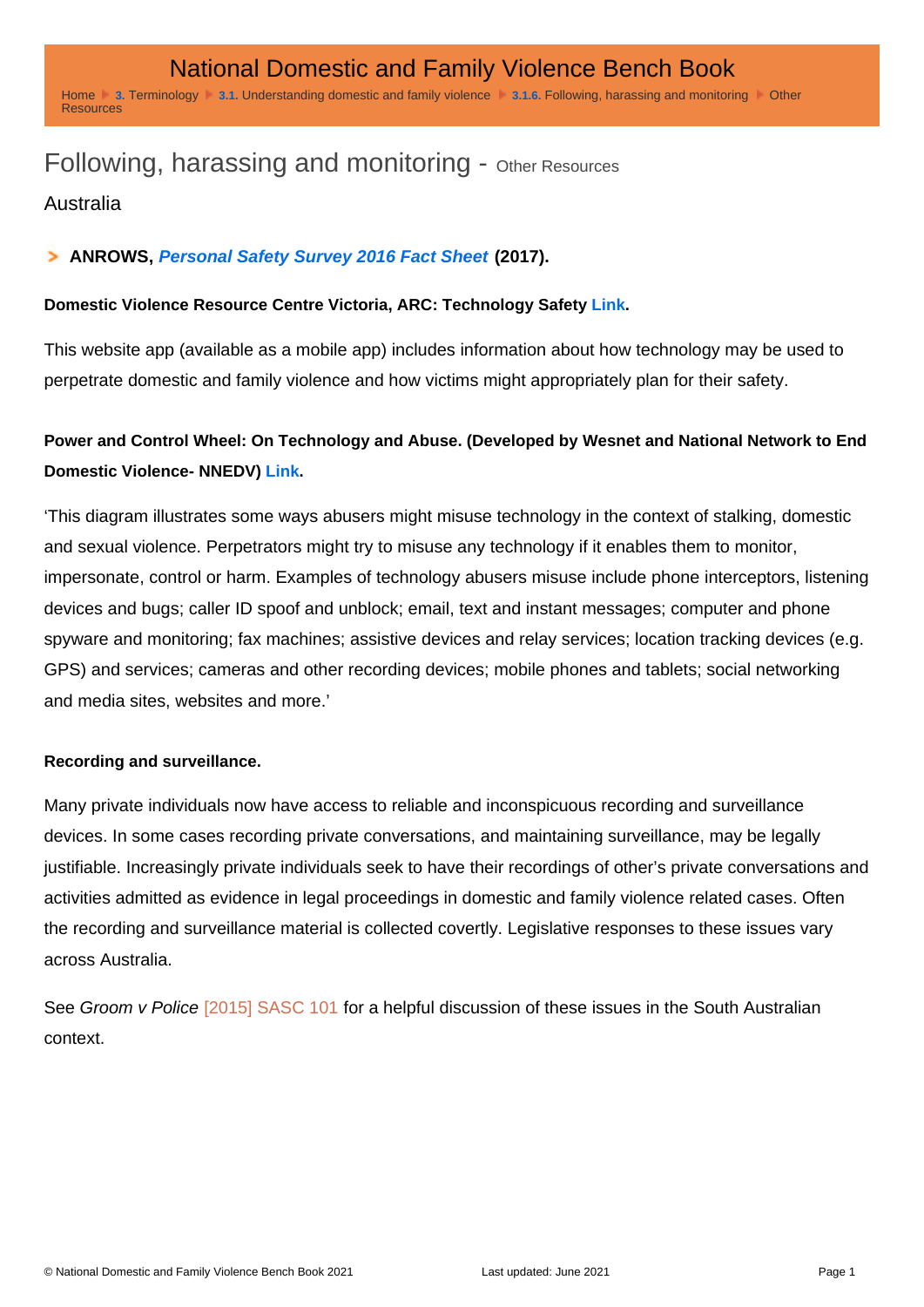| Place      | Relevant statutes:                  | Applies to:                                           |
|------------|-------------------------------------|-------------------------------------------------------|
| <b>ACT</b> | Listening Devices Act 1992 (ACT)    | Listening devices                                     |
| <b>NSW</b> | Surveillance Devices Act 2007 (NSW) | Listening, optical, surveillance and tracking devices |
| NT         | Surveillance Devices Act 2007 (NT)  | Listening, optical, surveillance and tracking devices |
| Qld        | Invasion of Privacy Act 1971 (Qld)  | Listening devices                                     |
| SA         | Surveillance Devices Act 2016 (SA)  | Surveillance devices                                  |
| Tas        | Listening Devices Act 1991 (Tas)    | Listening devices                                     |
| Vic        | Surveillance Devices Act 1999 (Vic) | Listening, optical, surveillance and tracking devices |
| <b>WA</b>  | Surveillance Devices Act 1998 (WA)  | Listening, optical, surveillance and tracking devices |

See Domestic Violence Resource Centre Victoria, [ARC: Laws to Protect](https://www.arc-app.org.au/resources/laws-to-protect) for useful guides.

WESNET: The Women's Services Network, Tech Safety. [Link](https://techsafety.org.au/resources/resources-women).

This website provides downloadable handouts and information sheets on a range of technology and domestic and family violence issues including high-tech stalking; online privacy and safety tips and information and information about assistive technology. The site also includes a guide to staying safe on Facebook.

## International

Lee, Kaofeng and Ian Harris, [How to Gather Technology Abuse Evidence for Court](https://rcdvcpc.org/resources/resource-library/resource/how-to-gather-technology-abuse-evidence-for-court.html) Self-represented Litigants Series, Safety Net Project at the National Network to End Domestic Violence (February 2018).

This is a resource to assist self-represented litigants to gather evidence of their experience of technology abuse in a form that will be allowed by a court. It also provides links to additional resources including information about documenting technology abuse and technology safety. Note however that this is an American resource and the helpline number provided is unlikely to be available to those calling from Australia.

The introduction reads: If someone is using technology like text messages, email, or social media (like Facebook) to harass you, this guide will help you "capture" the evidence of the harassment, so you can bring it to court. You might think you can just show the judge your phone in court—but you probably won't be allowed to just show your device. Even if you are allowed, you could risk the court taking your device as evidence. To be sure the judge considers your evidence and that you don't lose your phone (or other device), you need to gather evidence in a form allowed by the court. This guide will provide suggestions on